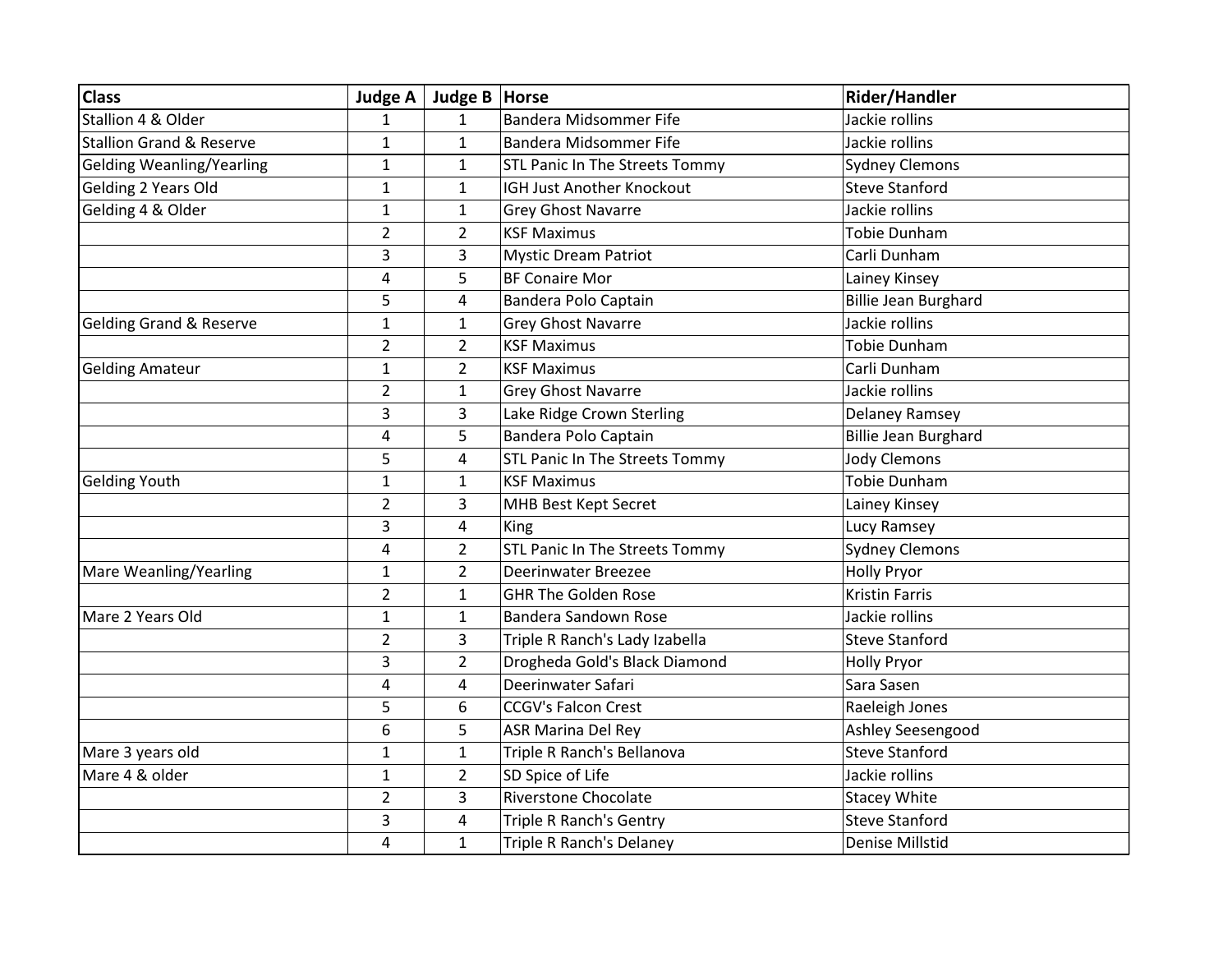|                            | 5<br>6                   | 6              | Hidden Estates Repunzel          | <b>Hallie Hearon</b>   |
|----------------------------|--------------------------|----------------|----------------------------------|------------------------|
|                            |                          |                |                                  |                        |
|                            |                          | 5              | Lexlin's Dazzle                  | Jackie rollins         |
|                            | $\overline{7}$           | $\overline{7}$ | <b>RSS Avanti</b>                | <b>Kristin Farris</b>  |
|                            | 8                        | 8              | <b>HGG Hustlin' On A Whim</b>    | <b>Heather Steele</b>  |
| Mare Champion & Reserve    | $\mathbf{1}$             |                | SD Spice of Life                 | Jackie rollins         |
|                            | $\overline{2}$           |                | Triple R Ranch's Bellanova       | <b>Steve Stanford</b>  |
|                            | $\overline{a}$           | $\mathbf{1}$   | <b>Triple R Ranch's Delaney</b>  | <b>Denise Millstid</b> |
|                            | $\overline{\phantom{0}}$ | $\overline{2}$ | <b>Deerinwater Breezee</b>       | <b>Holly Pryor</b>     |
| Mare Amateur               | $\mathbf{1}$             | $\overline{2}$ | SD Spice of Life                 | Donna Morris           |
|                            | $\overline{2}$           | $\mathbf{1}$   | <b>Triple R Ranch's Delaney</b>  | <b>Denise Millstid</b> |
|                            | 3                        | 3              | <b>RSS Avanti</b>                | <b>Kristin Farris</b>  |
|                            | 4                        | 4              | Deerinwater Safari               | Sara Sasen             |
|                            | 5                        | 5              | <b>RMK Calypso</b>               | <b>Heather Steele</b>  |
| Mare Youth                 | $\mathbf{1}$             | $\mathbf{1}$   | SD Spice of Life                 | <b>Katianne Morris</b> |
|                            | $\overline{2}$           | $\overline{2}$ | Hidden Estates Repunzel          | <b>Hallie Hearon</b>   |
|                            | 3                        | 3              | Drogheda Gold's Black Diamond    | Raeleigh Jones         |
|                            | 4                        | 4              | <b>GHR The Golden Rose</b>       | <b>Cole Farris</b>     |
|                            | 5                        | 6              | Nala Na Lion Princess            | Katelyn Riehl          |
|                            | 6                        | $\overline{7}$ | <b>CCGV's Falcon Crest</b>       | Olive Ealy             |
|                            | $\overline{7}$           | 5              | <b>Fantasy Feather Chantilly</b> | Devyn Steele           |
| Supreme Champion           | $\mathbf{1}$             | $\mathbf{1}$   | <b>Bandera Midsomer Fife</b>     | Jackie rollins         |
| Amateur Champion & Reserve | $\mathbf{1}$             | $\overline{2}$ | SD Spice of Life                 | Donna Morris           |
|                            | $\overline{2}$           | $\mathbf{1}$   | <b>Grey Ghost Navarre</b>        | <b>Iris Pinchack</b>   |
| Youth Champion & Reserve   | $\mathbf{1}$             | $\overline{2}$ | SD Spice of Life                 | <b>Katianne Morris</b> |
|                            | $\overline{2}$           | $\mathbf{1}$   | <b>KSF Maximus</b>               | <b>Tobie Dunham</b>    |
| North American Bred        | $\mathbf{1}$             | $\mathbf{1}$   | Bandera Midsommer Fife           | Jackie rollins         |
|                            | $\overline{2}$           | $\overline{2}$ | <b>Grey Ghost Navarre</b>        | <b>Iris Pinchack</b>   |
|                            | 3                        | 4              | <b>KSF Maximus</b>               | Tobie Dunham           |
|                            | 4                        | 6              | <b>Triple R Ranch's Gentry</b>   | <b>Steve Stanford</b>  |
|                            | 5                        | 5              | Bandera Sandown Rose             | Jackie rollins         |
|                            | 6                        | $\overline{3}$ | Drogheda Gold's Black Diamond    | <b>Holly Pryor</b>     |
| <b>International Bred</b>  | $\mathbf{1}$             | $\mathbf{1}$   | SD Spice of Life                 | Jackie rollins         |
|                            | $\overline{2}$           | $\overline{2}$ | <b>RSS Avanti</b>                | <b>Kristin Farris</b>  |
| <b>Color Patterned</b>     | $\mathbf{1}$             | 5              | <b>Shady Grove Shamrock</b>      | Channa Robinson        |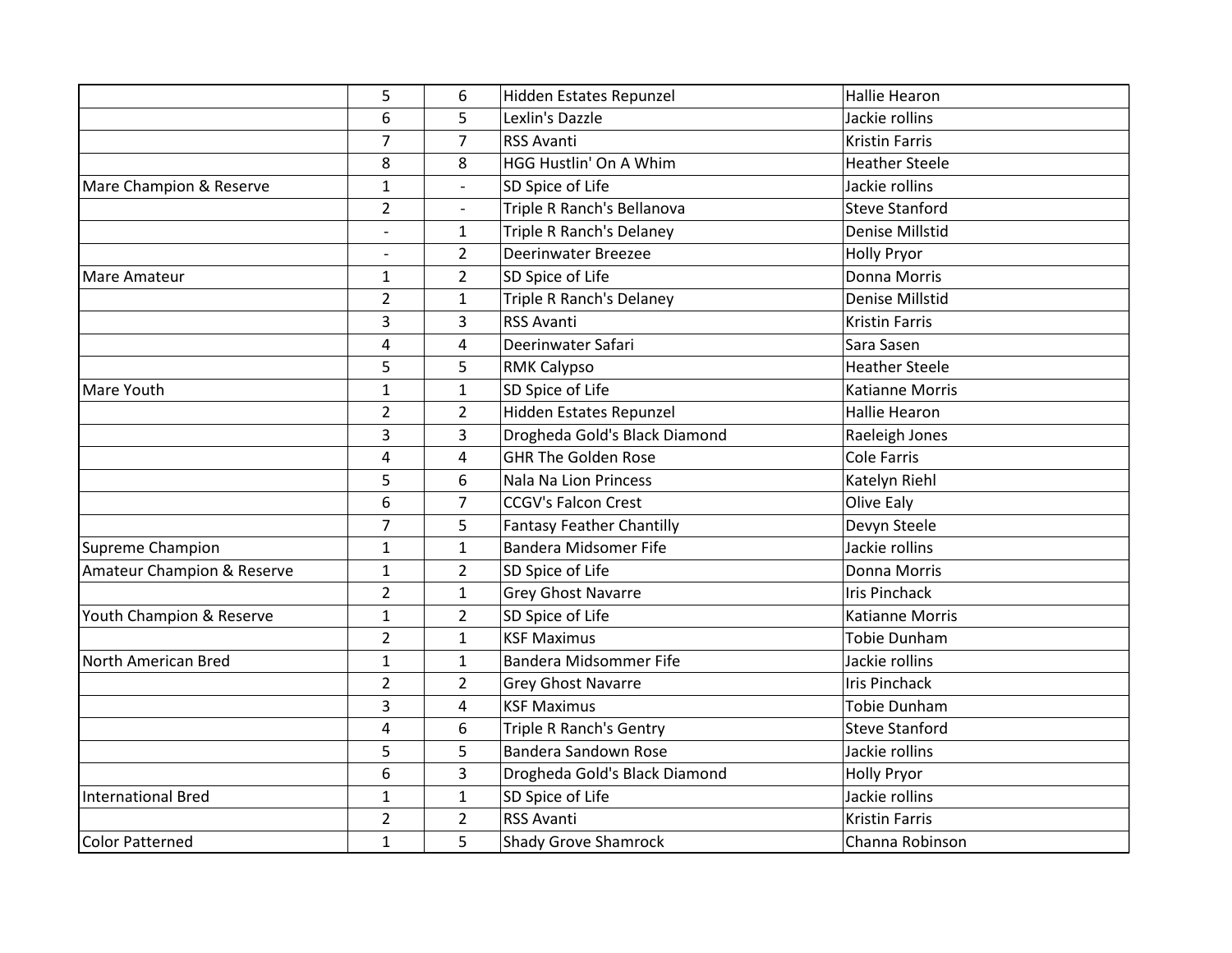|                            | $\overline{2}$ | 3                       | Deerinwater Safari             | Sara Sasen             |
|----------------------------|----------------|-------------------------|--------------------------------|------------------------|
|                            | 3              | 4                       | Bandera Sandown Rose           | Jackie rollins         |
|                            | 4              | $\overline{2}$          | HGG Hustlin' On A Whim         | <b>Heather Steele</b>  |
|                            | 5              | 6                       | <b>BF Conaire Mor</b>          | Lainey Kinsey          |
|                            | 6              | $\overline{a}$          | <b>ASR Thoren</b>              | Darlene Seesengood     |
|                            |                | $\mathbf{1}$            | <b>Deerinwater Breezee</b>     | <b>Holly Pryor</b>     |
| Solid Blagdon              | $\mathbf{1}$   | 3                       | Bandera Midsomer Fife          | Jackie rollins         |
|                            | $\overline{2}$ | $\mathbf{1}$            | Triple R Ranch's Lady Izabella | <b>Steve Stanford</b>  |
|                            | 3              | 6                       | SD Spice of Life               | Donna Morris           |
|                            | $\overline{4}$ | $\overline{2}$          | <b>KSF Maximus</b>             | <b>Tobie Dunham</b>    |
|                            | 5              | $\overline{7}$          | Drogheda Gold's Black Diamond  | <b>Holly Pryor</b>     |
|                            | 6              | 4                       | <b>RSS Avanti</b>              | Kristin Farris         |
|                            | $\overline{7}$ | 5                       | MHB Best Kept Secret           | Lainey Kinsey          |
| <b>Color Amateur</b>       | $\mathbf{1}$   | $\overline{2}$          | <b>KSF Maximus</b>             | Carli Dunham           |
|                            | $\overline{2}$ | 0                       | SD Spice of Life               | Donna Morris           |
|                            | 3              | $\mathbf{1}$            | <b>Grey Ghost Navarre</b>      | <b>Iris Pinchack</b>   |
|                            | 4              | 5                       | Lake Ridge Crown Sterling      | Delaney Ramsey         |
|                            | 5              | 6                       | <b>ASR Marina Del Rey</b>      | Ashley Seesengood      |
|                            | 6              | 3                       | STL Panic In The Streets Tommy | <b>Jody Clemons</b>    |
|                            | 0              | $\overline{\mathbf{4}}$ | <b>RSS Avanti</b>              | <b>Kristin Farris</b>  |
| <b>Color Youth</b>         | $\mathbf{1}$   | $\mathbf{1}$            | <b>KSF Maximus</b>             | <b>Tobie Dunham</b>    |
|                            | $\overline{2}$ | $\overline{2}$          | <b>RGD Shea Thora</b>          | Katelyn Riehl          |
|                            | 3              | 4                       | SD Spice of Life               | <b>Katianne Morris</b> |
|                            | 4              | 5                       | STL Panic In The Streets Tommy | <b>Sydney Clemons</b>  |
|                            | 5              | 0                       | King                           | Lucy Ramsey            |
|                            | 6              | 0                       | Drogheda Gold's Black Diamond  | Raeleigh Jones         |
|                            | $\mathbf 0$    | 3                       | Hidden Estates Repunzel        | <b>Hallie Hearson</b>  |
|                            | $\mathbf 0$    | 6                       | <b>GHR The Golden Rose</b>     | <b>Kristin Farris</b>  |
| <b>Showmanship Amateur</b> | $\mathbf{1}$   | $\overline{2}$          | Lake Ridge Crown Sterling      | Delaney Ramsey         |
|                            | $\overline{2}$ | $\mathbf{1}$            | STL Panic In The Streets Tommy | <b>Jody Clemons</b>    |
|                            | 3              | 3                       | <b>ASR Marina Del Rey</b>      | Ashley Seesengood      |
|                            | 4              | 4                       | Fortune's Frosted King         | Carli Carter           |
| Showmanship Youth          | $\mathbf{1}$   | $\overline{2}$          | Hidden Estates Repunzel        | Hallie Hearson         |
|                            | $\overline{2}$ | $\mathbf{1}$            | King                           | Lucy Ramsey            |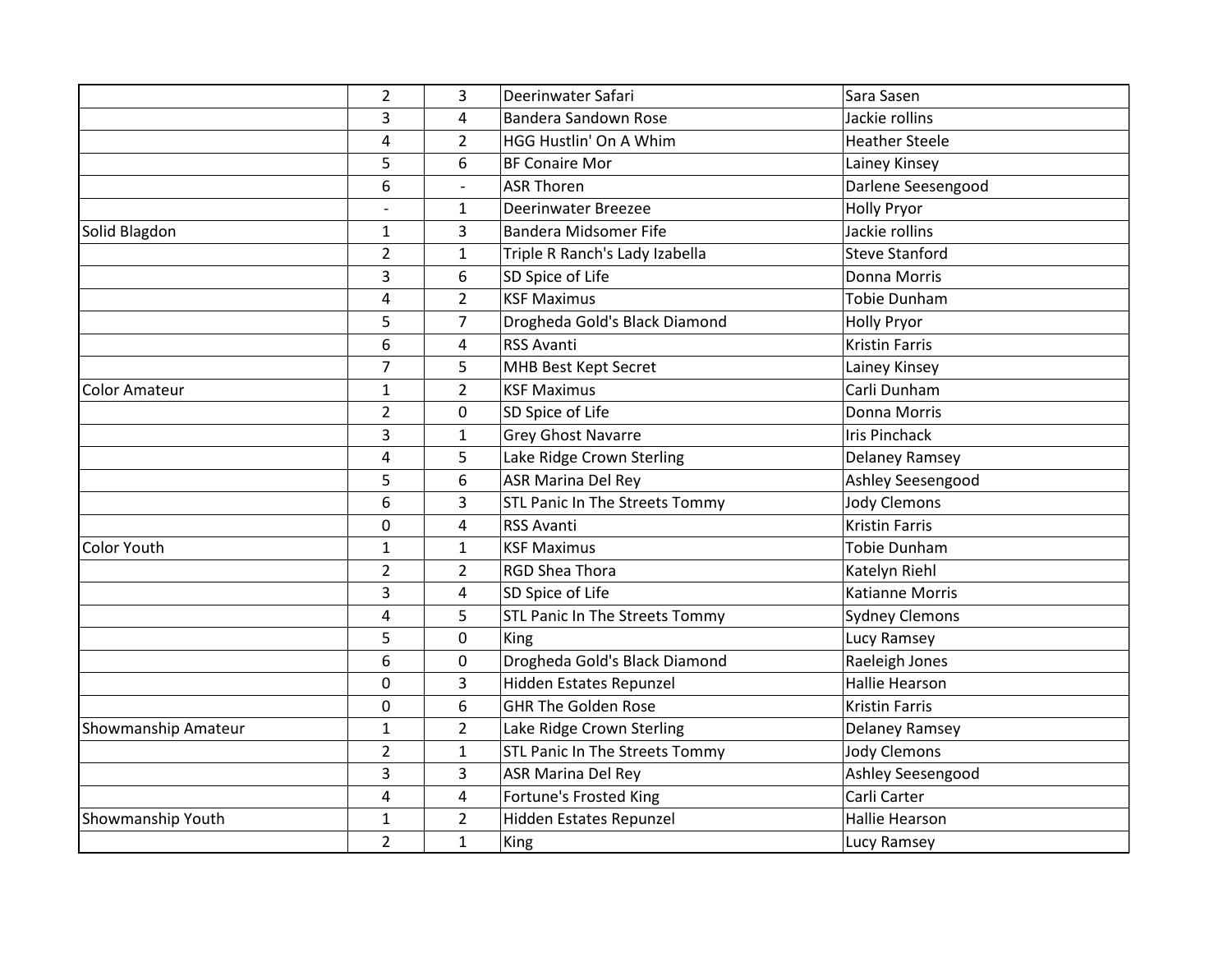|                              | 3              | 3              | STL Panic In The Streets Tommy       | <b>Sydney Clemons</b> |
|------------------------------|----------------|----------------|--------------------------------------|-----------------------|
|                              | 4              | 4              | <b>Fantasy Feather Chantilly</b>     | <b>Cole Farris</b>    |
| Open Trail in Hand           | $\mathbf{1}$   | $\mathbf{1}$   | <b>Blake Brother Kalamata</b>        | Dawn Chambers         |
|                              | $\overline{2}$ | 3              | Hidden Estates Repunzel              | <b>Hallie Hearon</b>  |
|                              | 3              | $\overline{2}$ | <b>Vespers Enzo</b>                  | Dawn Chambers         |
|                              | $\overline{4}$ | 0              | King                                 | Lucy Ramsey           |
|                              | 5              | 0              | Bandera Sandown Rose                 | Jackie rollins        |
|                              | 6              | 6              | Deerinwater Safari                   | Sara Sasen            |
|                              | $\overline{7}$ | 4              | Shepherd's Grace Colbalt's Faith     | Dawn Chambers         |
|                              | 0              | 5              | Bandera Midsome Fife                 | Jackie rollins        |
|                              | 0              | $\overline{7}$ | Blake Brothers Bailey's Double Cream | Dawn Chambers         |
| <b>Amateur Trail in Hand</b> | $\mathbf{1}$   | $\overline{2}$ | Lake Ridge Crown Sterling            | Delaney Ramsey        |
|                              | $\overline{2}$ | 1              | Deerinwater Safari                   | Sara Sasen            |
| Youth Trail in Hand          | $\mathbf{1}$   | $\overline{2}$ | Shepherd's Grace Colbalt's Faith     | Dawn Chambers **      |
|                              | $\overline{2}$ | 4              | <b>BF Conaire Mor</b>                | Lainey Kinsey         |
|                              | 3              | 0              | Vine's Kelly Girl                    | <b>Hallie Hearon</b>  |
|                              | 4              | $\mathbf{1}$   | Hidden Estates Repunzel              | Hallie Hearon         |
|                              | 5              | 0              | Drogheda Gold's Black Diamond        | Raeleigh Jones        |
|                              | 0              | 5              | <b>Nala Na Lion Princess</b>         | Katelyn Riehl         |
|                              | 6              | 3              | RGD Shea Thora                       | Katelyn Riehl         |
|                              | $\mathbf 0$    | 6              | King                                 | Lucy Ramsey           |
| In Hand Dressage Suitability | 1              | 1              | Bandera Sandown Rose                 | <b>Stacey White</b>   |
|                              | $\overline{2}$ | $\overline{2}$ | <b>Shady Grove Shamrock</b>          | Channa Robinson       |
| Open Trail U/S WJ            | $\mathbf{1}$   | $\mathbf{1}$   | Shepherd's Grace Colbalt's Faith     | Dawn Chambers         |
|                              | $\overline{2}$ | 4              | Blake Brothers Bailey's Double Cream | Dawn Chambers         |
|                              | 3              | 0              | <b>Bandera Sandown Rose</b>          | Jackie rollins        |
|                              | 4              | 3              | Salton                               | Will Nourse           |
|                              | 5              | $\overline{2}$ | King                                 | Lucy Ramsey           |
|                              | 0              | 5              | Bandera Midsomer Fife                | Jackie rollins        |
| Amateur Trail U/S WJ         | $\mathbf{1}$   | $\mathbf{1}$   | <b>KSF Maximus</b>                   | Carli Dunham          |
|                              | $\overline{2}$ | $\overline{2}$ | Salton                               | Vicki Nourse          |
|                              | 3              | 3              | <b>Mystic Dream Patriot</b>          | Carli Dunham          |
| Youth Trail U/S WJ           | $\mathbf 1$    | 5              | Shepherd's Grace Colbalt's Faith     | Levi Chambers         |
|                              | $\overline{2}$ | $\overline{2}$ | Vine's Kelly Girl                    | <b>Hallie Hearon</b>  |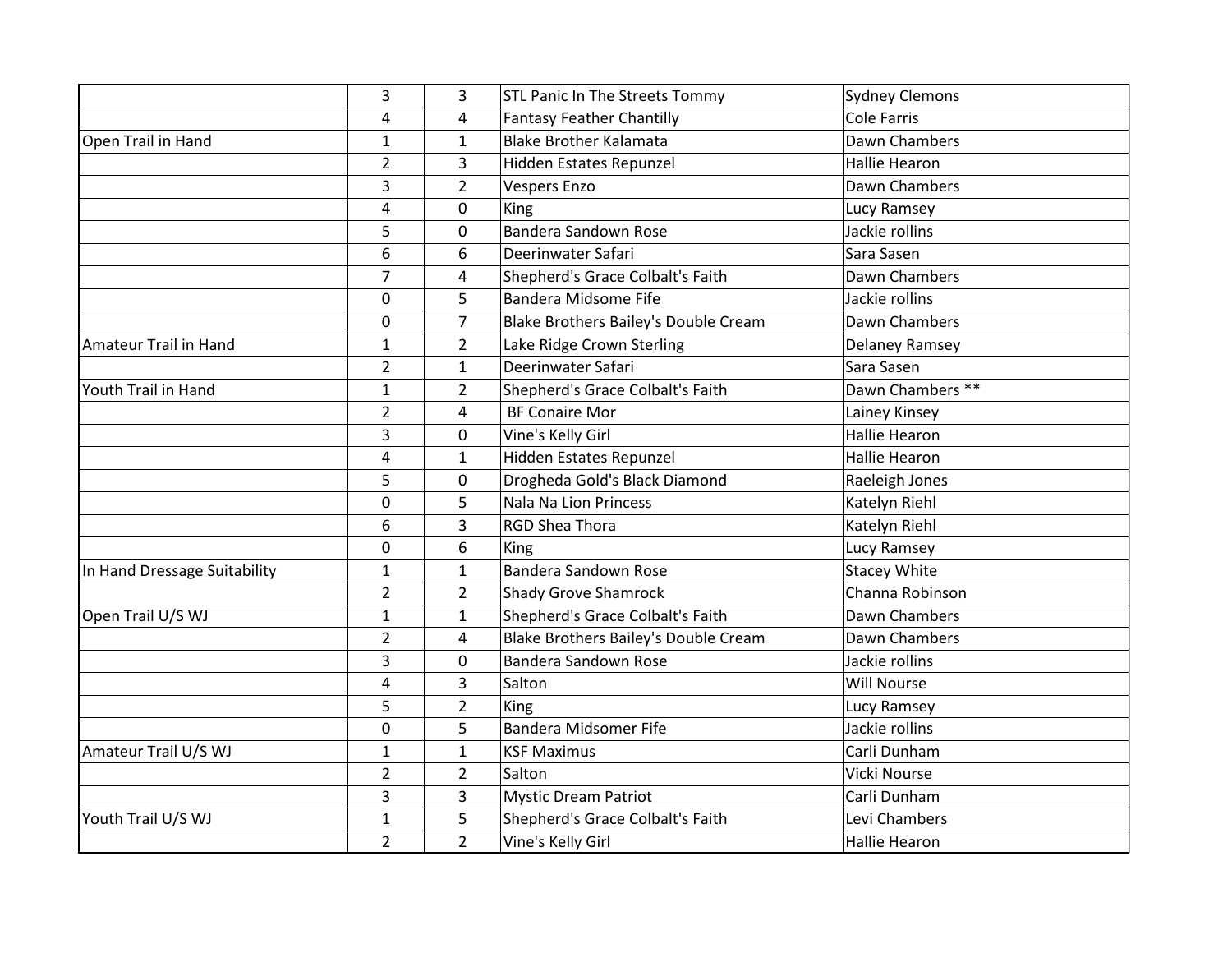|                                      | 3              | $\mathbf{1}$   | <b>KSF Maximus</b>                   | <b>Tobie Dunham</b>   |
|--------------------------------------|----------------|----------------|--------------------------------------|-----------------------|
|                                      | 4              | 4              | <b>RGD Shea Thora</b>                | Katelyn Riehl         |
|                                      | 5              | 3              | King                                 | Lucy Ramsey           |
|                                      | 6              | 6              | <b>Fantasy Feather Chantilly</b>     | <b>Heather Steele</b> |
| Open Trail U/S WJL                   | $\mathbf{1}$   | $\mathbf{1}$   | <b>Vespers Enzo</b>                  | Dan Chambers          |
|                                      | $\overline{2}$ | $\overline{2}$ | Hidden Estates Repunzel              | <b>Hallie Hearon</b>  |
|                                      | 3              | 3              | <b>Blake Brothers Kalamata</b>       | Dawn Chambers         |
|                                      | $\overline{4}$ | 4              | Lake Ridge Crown Sterling            | <b>Delaney Ramsey</b> |
| Amateur Trail U/S WJL                | $\mathbf{1}$   | $\mathbf{1}$   | Lake Ridge Crown Sterling            | Delaney Ramsey        |
| Youth Trail U/S WJL                  | $\mathbf{1}$   | $\mathbf{1}$   | Hidden Estates Repunzel              | Hallie Hearon         |
| <b>Obstacle Driving Single Horse</b> | $\mathbf{1}$   | $\mathbf{1}$   | Hidden Estates Repunzel              | <b>Hallie Hearon</b>  |
|                                      | $\overline{2}$ | $\overline{2}$ | <b>Nala Na Lion Princess</b>         | <b>Steve Riehl</b>    |
|                                      | 3              | 3              | Lexlin's Dazzle                      | <b>Stacey White</b>   |
|                                      | $\overline{4}$ | 4              | BF Blue Moon Aedan                   | <b>Tom O'Carroll</b>  |
| <b>Obstacle Driving Timed</b>        | $\mathbf{1}$   | $\mathbf{1}$   | Hidden Estates Repunzel              | <b>Hallie Hearon</b>  |
|                                      | $\overline{2}$ | $\overline{2}$ | BF Blue Moon Aedan                   | Tom O'Carroll         |
| <b>Freestyle Riding</b>              | $\mathbf{1}$   | $\mathbf{1}$   | <b>Vespers Enzo</b>                  | Dawn Chambers         |
|                                      | $\overline{2}$ | $\overline{2}$ | <b>Blake Brothers Kalamata</b>       | Dawn Chambers         |
| Open Pleasure Driving                | $\mathbf{1}$   | $\mathbf{1}$   | Lexlin's Dazzle                      | Jackie rollins        |
|                                      | $\overline{2}$ | $\overline{2}$ | BF Blue Moon Aedan                   | Carol Muckleroy       |
|                                      | 3              | 3              | <b>Nala Na Lion Princess</b>         | Katelyn Riehl         |
| <b>Amateur Pleasure Driving</b>      | $\mathbf{1}$   | $\mathbf{1}$   | BF Blue Moon Aedan                   | Carol Muckleroy       |
| Youth Pleasure Driving               | $\mathbf{1}$   | $\mathbf{1}$   | Hidden Estates Repunzel              | <b>Hallie Hearon</b>  |
|                                      | $\overline{2}$ | $\overline{2}$ | Nala Na Lion Princess                | Katelyn Riehl         |
| Pleasure Driving Championship        | $\mathbf{1}$   | $\mathbf{1}$   | Lexlin's Dazzle                      | Jackie rollins        |
|                                      | $\overline{2}$ | $\overline{2}$ | Hidden Estates Repunzel              | <b>Hallie Hearon</b>  |
|                                      | 3              | 4              | <b>Nala Na Lion Princess</b>         | Katelyn Riehl         |
|                                      | 4              | 3              | BF Blue Moon Aedan                   | Tom O'Carroll         |
| Open Western PL WJ                   | $\mathbf{1}$   | $\overline{2}$ | <b>KSF Maximus</b>                   | Carli Dunham          |
|                                      | $\overline{2}$ | 5              | <b>Bandera Midsomer Fife</b>         | Jackie rollins        |
|                                      | 3              | 4              | Shepherd's Grace Colbalt's Faith     | Dawn Chambers         |
|                                      | 4              | $\overline{7}$ | Salton                               | Vicki Nourse          |
|                                      | 5              | 3              | Blake Brothers Bailey's Double Cream | Dan Chambers          |
|                                      | 6              | $\mathbf{1}$   | <b>WRKC</b>                          | Jackie rollins        |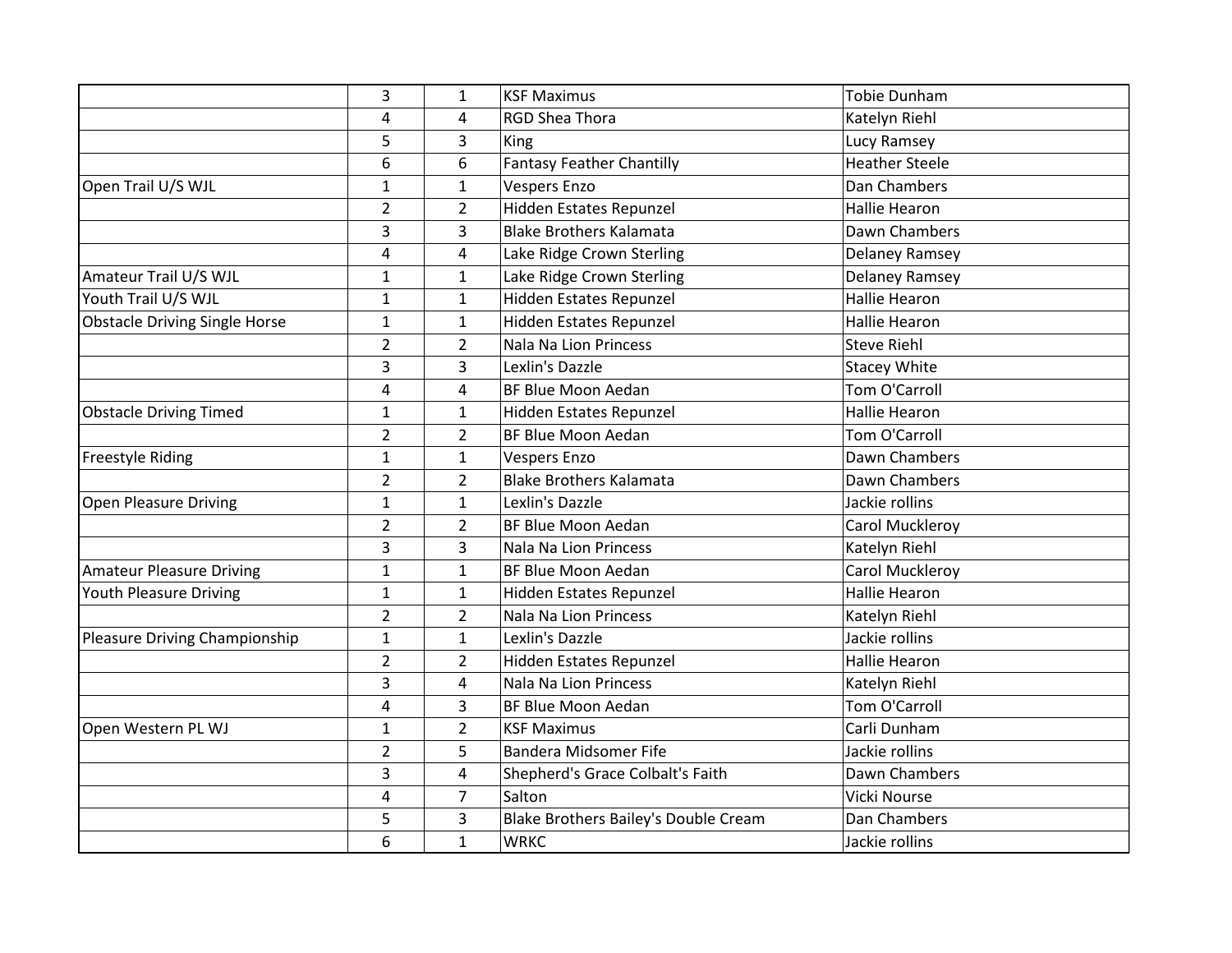|                                   | $\overline{7}$ | 8              | <b>RGD Shea Thora</b>                | Katelyn Riehl         |
|-----------------------------------|----------------|----------------|--------------------------------------|-----------------------|
|                                   | 8              | 6              | <b>Riverstone Chocolate</b>          | <b>Stacey White</b>   |
| Open Western PL WJL               | $\mathbf{1}$   | $\mathbf{1}$   | <b>Vespers Enzo</b>                  | Dan Chambers          |
|                                   | $\overline{2}$ | 3              | <b>Blake Brothers Kalamata</b>       | Dawn Chambers         |
|                                   | 3              | $\overline{2}$ | <b>Grey Ghost Navarre</b>            | Jackie rollins        |
|                                   | $\overline{4}$ | 4              | Nala Na Lion Princess                | Katelyn Riehl         |
| Amateur Western PL WJ             | $\mathbf{1}$   | $\overline{2}$ | <b>KSF Maximus</b>                   | Carli Dunham          |
|                                   | $\overline{2}$ | 1              | <b>WRKC</b>                          | <b>Will Nourse</b>    |
|                                   | 3              | 4              | MHB Best Kept Secret                 | <b>Susan Horton</b>   |
|                                   | $\overline{4}$ | 3              | <b>Grey Ghost Navarre</b>            | <b>Iris Pinchack</b>  |
| Amateur Western PL WJL            | $\mathbf{1}$   | $\mathbf 1$    | Lake Ridge Crown Sterling            | Delaney Ramsey        |
| Youth Western PL WJ               | $\mathbf{1}$   | $\mathbf{1}$   | Vine's Kelly Girl                    | <b>Hallie Hearon</b>  |
|                                   | $\overline{2}$ | $\overline{2}$ | <b>KSF Maximus</b>                   | <b>Tobie Dunham</b>   |
|                                   | 3              | $\overline{7}$ | <b>RGD Shea Thora</b>                | Katelyn Riehl         |
|                                   | $\overline{4}$ | 3              | King                                 | Lucy Ramsey           |
|                                   | 5              | 5              | MHB Best Kept Secret                 | Lainey Kinsey         |
|                                   | 6              | 4              | Shepherd's Grace Colbalt's Faith     | <b>Cole Chambers</b>  |
|                                   | $\overline{7}$ | 0              | <b>RMK Calypso</b>                   | Devyn Steele          |
|                                   | 0              | 6              | <b>Fantasy Feather Chantilly</b>     | <b>Cole Farris</b>    |
| Youth Western PL WJL              | $\mathbf{1}$   | $\mathbf{1}$   | Hidden Estates Repunzel              | <b>Hallie Hearon</b>  |
|                                   | $\overline{2}$ | $\overline{2}$ | <b>Nala Na Lion Princess</b>         | Katelyn Riehl         |
| Western Pleasure WJ Championship  | $\mathbf{1}$   | $\mathbf 1$    | <b>WRKC</b>                          | <b>Will Nourse</b>    |
|                                   | $\overline{2}$ | $\overline{2}$ | <b>KSF Maximus</b>                   | Carli Dunham          |
|                                   | 3              | 3              | Vine's Kelly Girl                    | <b>Hallie Hearon</b>  |
|                                   | 4              | 6              | Shepherd's Grace Colbalt's Faith     | Dan Chambers          |
|                                   | 5              | $\overline{7}$ | <b>Grey Ghost Navarre</b>            | <b>Iris Pinchack</b>  |
|                                   | 6              | 4              | <b>Bandera Midsomer Fife</b>         | Jackie rollins        |
|                                   | $\overline{7}$ | 5              | Blake Brothers Bailey's Double Cream | Dawn Chambers         |
| Western Pleasure WJL Championship | $\mathbf{1}$   | 1              | <b>Vespers Enzo</b>                  | Dan Chambers          |
|                                   | $\overline{2}$ | 4              | <b>Blake Brothers Kalamata</b>       | Dawn Chambers         |
|                                   | 3              | $\overline{2}$ | Hidden Estates Repunzel              | <b>Hallie Hearon</b>  |
|                                   | 4              | 5              | Lake Ridge Crown Sterling            | <b>Delaney Ramsey</b> |
|                                   | 5              | 3              | <b>Grey Ghost Navarre</b>            | Jackie rollins        |
|                                   | 6              | 6              | <b>Nala Na Lion Princess</b>         | Katelyn Riehl         |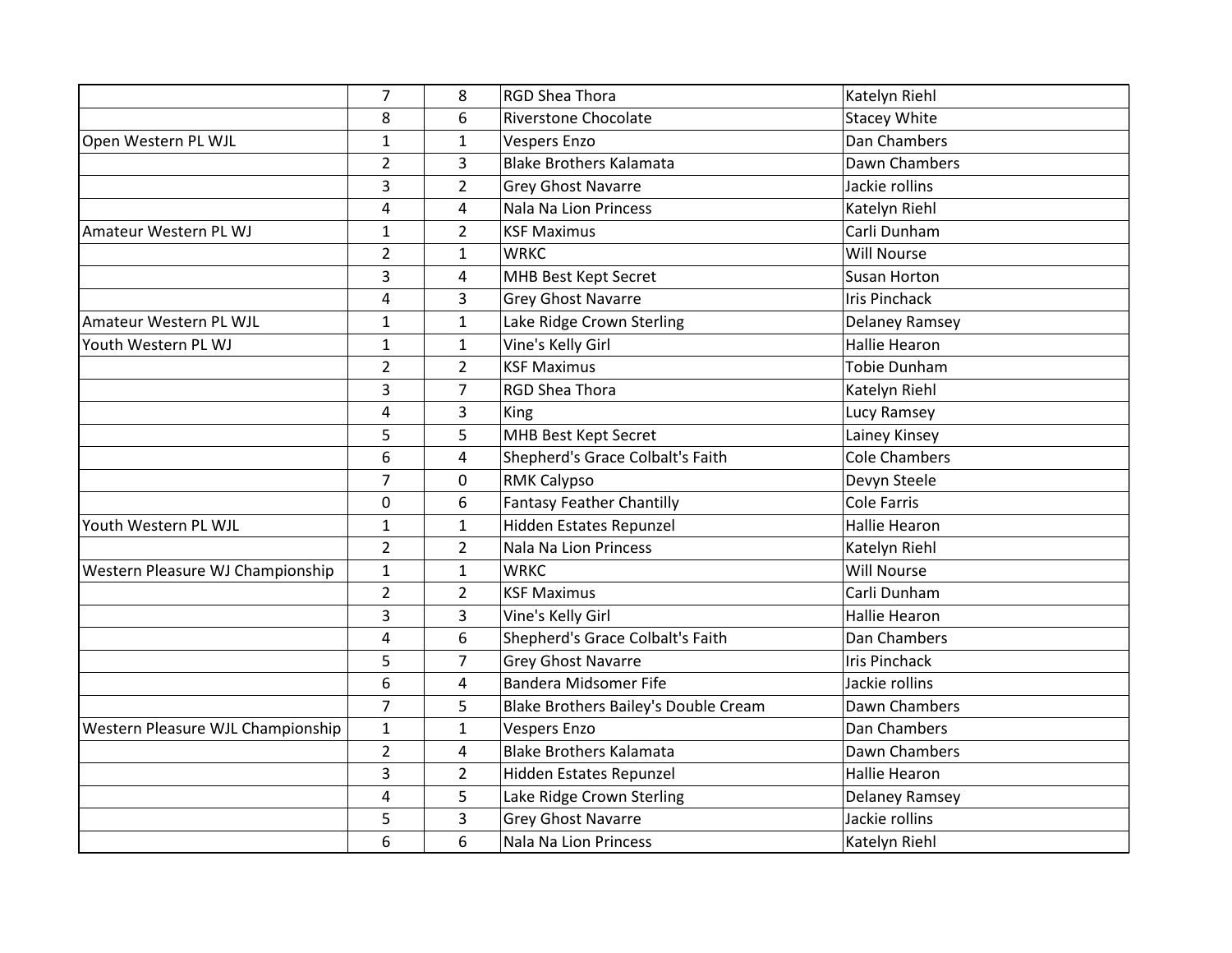| Amateur Western PL Equitation WJ  | 1              | 1              | Fortune's Frosted Knight                | Christi Carter        |
|-----------------------------------|----------------|----------------|-----------------------------------------|-----------------------|
| Youth Western PL Equitation       | $\mathbf{1}$   | $\mathbf{1}$   | Vine's Kelly Girl                       | <b>Hallie Hearon</b>  |
|                                   | $\overline{2}$ | $\overline{2}$ | <b>King</b>                             | Lucy Ramsey           |
|                                   | 3              | 3              | <b>Fantasy Feather Chantilly</b>        | Devyn Steele          |
| Amateur Western PL Equitation WJL | $\mathbf{1}$   | $\mathbf{1}$   | Lake Ridge Crown Sterling               | Delaney Ramsey        |
| Youth Western PL Equitation WJL   | $\mathbf{1}$   | $\mathbf{1}$   | Hidden Estates Repunzel                 | <b>Hallie Hearon</b>  |
| Open Hunter U/S WT                | $\mathbf{1}$   | $\mathbf{1}$   | Shady Grove Smooth as Tennessee Whiskey | Vicki Nourse          |
|                                   | $\overline{2}$ | $\overline{2}$ | <b>RGD Shea Thora</b>                   | Katelyn Riehl         |
|                                   | 3              | 3              | Lexlin's Dazzle                         | Jackie rollins        |
| Youth Hunter U/S WT               | $\mathbf{1}$   | $\mathbf{1}$   | Vine's Kelly Girl                       | <b>Hallie Hearon</b>  |
|                                   | $\overline{2}$ | $\overline{2}$ | <b>RGD Shea Thora</b>                   | Katelyn Riehl         |
|                                   | 3              | 3              | King                                    | Lucy Ramsey           |
| Open Ranch Riding WJ              | $\mathbf{1}$   | $\mathbf{1}$   | Blake Brothers Bailey's Double Cream    | Dan Chambers          |
|                                   | $\overline{2}$ | $\overline{2}$ | Shepherd's Grace Colbalt's Faith        | Dawn Chambers         |
| Open Ranch Riding WJL             | $\mathbf{1}$   | $\mathbf{1}$   | <b>Vespers Enzo</b>                     | Dan Chambers          |
|                                   | $\overline{2}$ | $\overline{2}$ | <b>Blake Brothers Kalamata</b>          | Dawn Chambers         |
| Open English Pleasure WT          | $\mathbf{1}$   | $\overline{2}$ | <b>Riverstone Chocolate</b>             | <b>Stacey White</b>   |
|                                   | $\overline{2}$ | $\mathbf{1}$   | Salton                                  | <b>Vicki Nourse</b>   |
|                                   | 3              | 3              | <b>RGD Shea Thora</b>                   | Katelyn Riehl         |
| Open English Pleasure WTC         | $\mathbf{1}$   | $\mathbf{1}$   | <b>Nala Na Lion Princess</b>            | Katelyn Riehl         |
| Amateur English Pleasure WT       | $\mathbf{1}$   | $\mathbf{1}$   | Shady Grove Smooth as Tennessee Whiskey | Vicki Nourse          |
| Amateur English Pleasure WTC      | $\mathbf{1}$   | 1              | Lake Ridge Crown Sterling               | <b>Delaney Ramsey</b> |
| Youth English Pleasure WT         | $\mathbf{1}$   | $\mathbf{1}$   | Vine's Kelly Girl                       | <b>Hallie Hearon</b>  |
|                                   | $\overline{2}$ | 4              | <b>RGD Shea Thora</b>                   | Katelyn Riehl         |
|                                   | 3              | $\overline{2}$ | <b>Fantasy Feather Chantilly</b>        | Devyn Steele          |
|                                   | 4              | 3              | King                                    | Lucy Ramsey           |
| Youth English Pleasure WTC        | $\mathbf{1}$   | $\overline{2}$ | Nala Na Lion Princess                   | Katelyn Riehl         |
|                                   | $\overline{2}$ | $\mathbf{1}$   | Hidden Estates Repunzel                 | <b>Hallie Hearon</b>  |
| English Pleasure WT Championship  | $\mathbf{1}$   | $\mathbf{1}$   | Shady Grove Smooth as Tennessee Whiskey | <b>Will Nourse</b>    |
|                                   | $\overline{2}$ | $\overline{2}$ | <b>Riverstone Chocolate</b>             | <b>Stacey White</b>   |
|                                   | 3              | 4              | Vine's Kelly Girl                       | <b>Hallie Hearon</b>  |
|                                   | 4              | 3              | Salton                                  | Vicki Nourse          |
|                                   | 5              | 5              | <b>RGD Shea Thora</b>                   | Katelyn Riehl         |
| English Pleasure WTC Championship | $\mathbf{1}$   | $\overline{2}$ | Nala Na Lion Princess                   | Katelyn Riehl         |